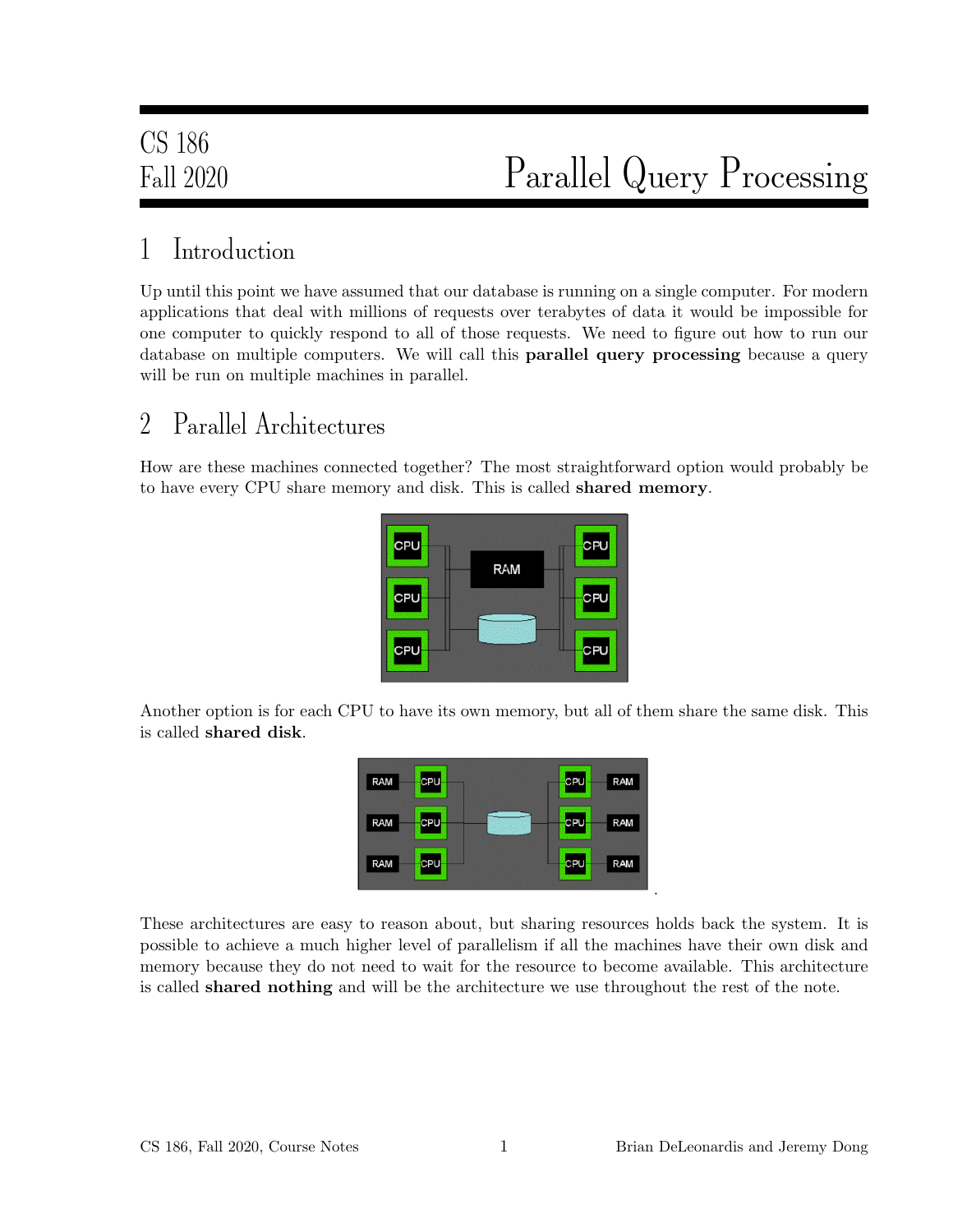

In shared nothing, the machines communicate with each other solely through the network by passing messages to each other.

## 3 Types of Parallelism

The focus of this note will be on **intra-query** parallelism. Intra-query parallelism attempts to make one query run as fast as possible by spreading the work over multiple computers. The other major type of parallelism is **inter-query** parallelism which gives each machine different queries to work on so that the system can achieve a high throughput and complete as many queries as possible. This may sound simple, but doing it correctly is actually quite difficult and we will address how to do it when we get to the module on concurrency.

#### 3.1 Types of Intra-query Parallelism

We can further divide Intra-query parallelism into two classes: **intra-operator** and **inter-operator**. Intra-operator is making one operator run as quickly as possible. An example of intra-operator parallelism is dividing up the data onto several machines and having them sort the data in parallel. This parallelism makes sorting (one operation) as fast as possible. Inter-operator parallelism is making a query run as fast as possible by running the operators in parallel. For example, imagine our query plan looks like this:

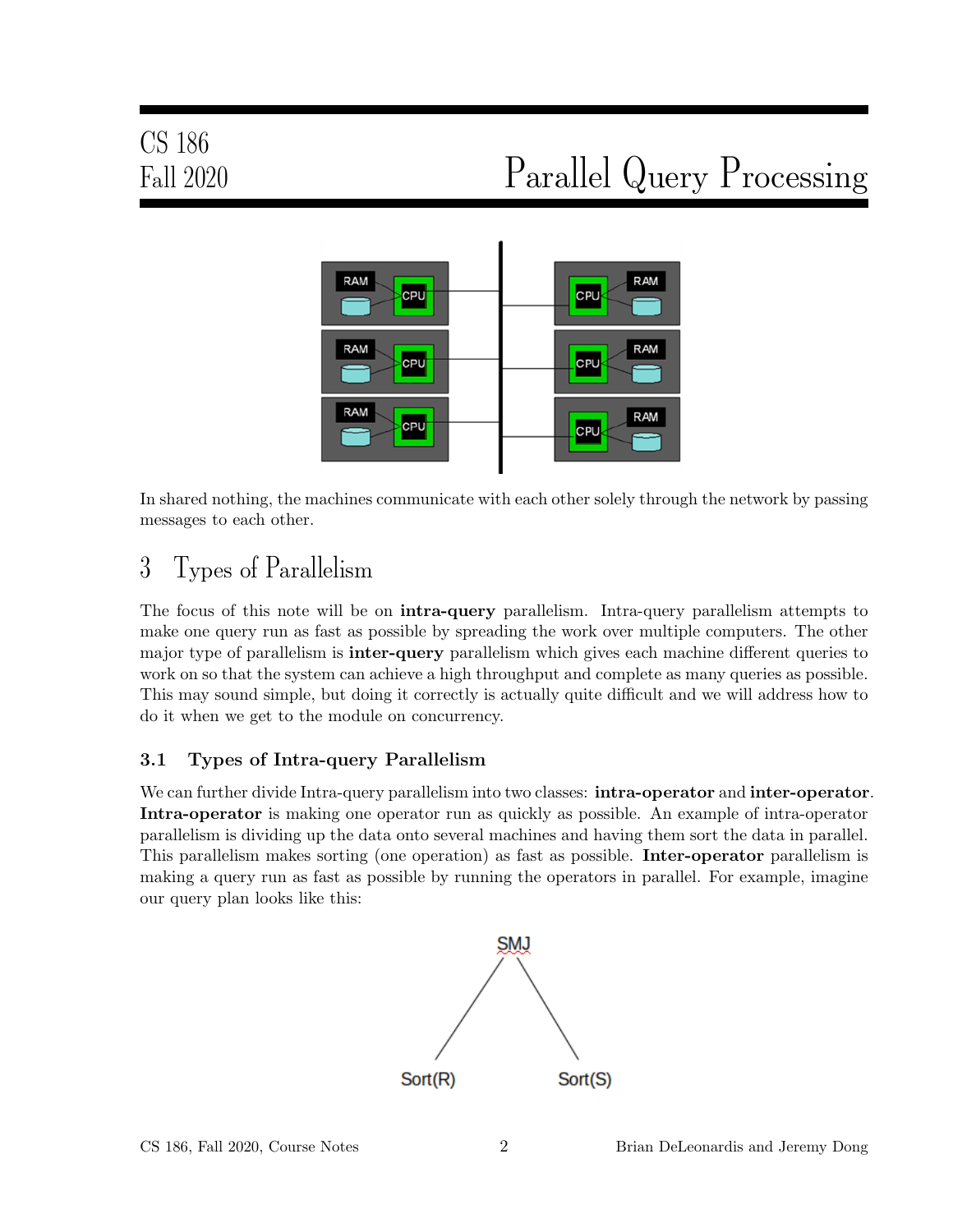One machine can work on sorting R and another machine can sort S at the same time. In interoperator parallelism, we parallelize the entire query, not individual operators.

#### 3.2 Types of Inter-operator Parallelism

The last distinction we will make is between the different forms of inter-operator parallelism. The first type is **pipeline parallelism**. In pipeline parallelism records are passed to the parent operator as soon as they are done. The parent operator can work on a record that its child has already processed while the child operator is working on a different record. As an example, consider the query plan:



In pipeline parallelism the project and filter can run at the same time because as soon as filter finishes a record, project can operate on it while filter picks up a new record to operate on. The other type of inter-operator parallelism is bushy tree parallelism in which different branches of the tree are run in parallel. The example in section 2.1 where we sort the two files independently is an example of bushy tree parallelism.

#### 4 Partitioning

Because all of our machines have their own disk we have to decide what data is stored on what machine. In this class each data page will be stored on only one machine. In industry we call this sharding and it is used to achieve better performance. If each data page appeared on multiple machines it would be called **replication**. This technique is used to achieve better availability (if one machine goes down another can handle requests), but it presents a host of other challenges that we will not study in depth in this class.

To decide what machines get what data we will use a partitioning scheme. A partitioning scheme is a rule that determines what machine a certain record will end up on. The three we will study are range partitioning, hash partitioning, and round-robin.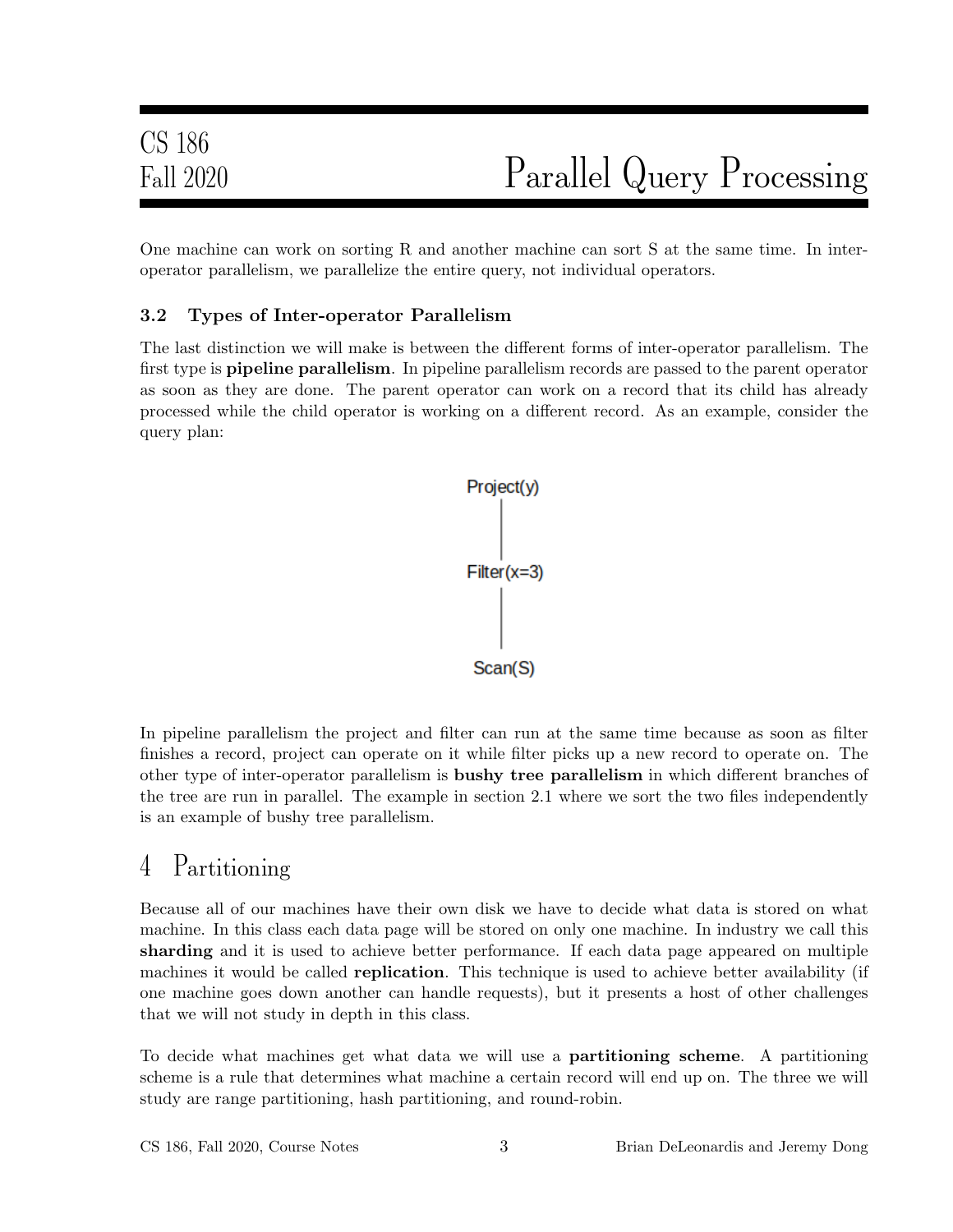#### 4.1 Range Partitioning

In a range partitioning scheme each machine gets a certain range of values that it will store (i.e. machine 1 will store values 1-5, machine 2 will store values 6-10, and so on).



This scheme is very good for queries that lookup on a specific key (especially range queries compared to the other schemes we'll talk about) because you only need to request data from the machines that the values reside on. It's one of the schemes we use for parallel sorting and parallel sort merge join.

#### 4.2 Hash Partitioning

In a hash partitioning scheme, each record is hashed and is sent to a machine matches that hash value. This means that all like values will be assigned to the same machine (i.e. if value 4 goes to machine 1 then all of the 4s must go to that machine), but it makes no guarantees about where close values go.



It will still perform well for key lookup, but not for range queries (because every machine will likely need to be queried). Hash partitioning is the other scheme of choice for parallel hashing and parallel hash join.

#### 4.3 Round Robin Partitioning

The last scheme we will talk about is called **round robin partitioning**. In this scheme we go record by record and assign each record to the next machine. For example the first record will be assigned to the first machine, the second record will be assigned to the second machine and so on. When we reach the final machine we will assign the next record to the first machine.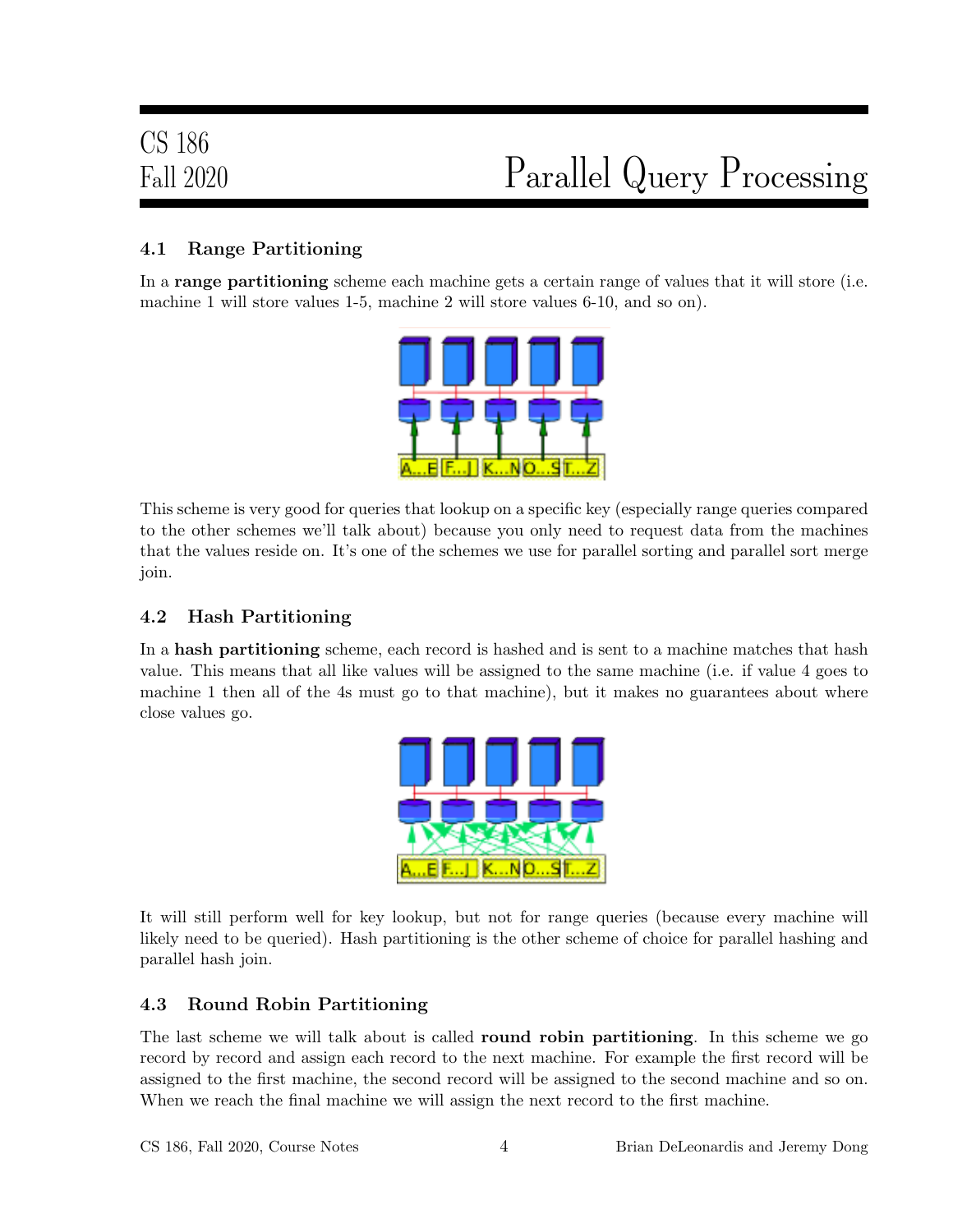

This may sound dumb but it has a nice property - every machine is guaranteed to get the same amount of data. This scheme will actually achieve maximum parallelization. The downside, of course, is that every machine will need to be activated for every query.

## 5 Network Cost

So far in this class we have only measured performance in terms of IOs. When we have multiple machines communicating over a network, however, we also need to consider the network cost. The network cost is how much data we need to send over the network to do an operation. In this class it is usually measured in KB. One important thing to note is that there is no requirement that entire pages must be sent over the network (unlike when going from memory to disk), so it is possible for the network cost to just be 1 record worth of data.

#### 6 Partitioning Practice Questions

Assume that we have 5 machines and a 1000 page students(sid, name, gpa) table. Initially, all of the pages start on one machine. Assume pages are 1KB.

1) How much network cost does it take to round-robin partition the table?

2) How many IOs will it take to execute the following query:

 $SELECT * FROM students where name = 'Josh Hug';$ 

3) Suppose that instead of round robin partitioning the table, we hash partitioned it on the name column instead, How many IOs would the query from part 2 take?

4) Assume that an IO takes 1ms and the network cost is negligible. How long will the query in part 2 take if the data is round-robin partitioned and if the data is hash partitioned on the name column?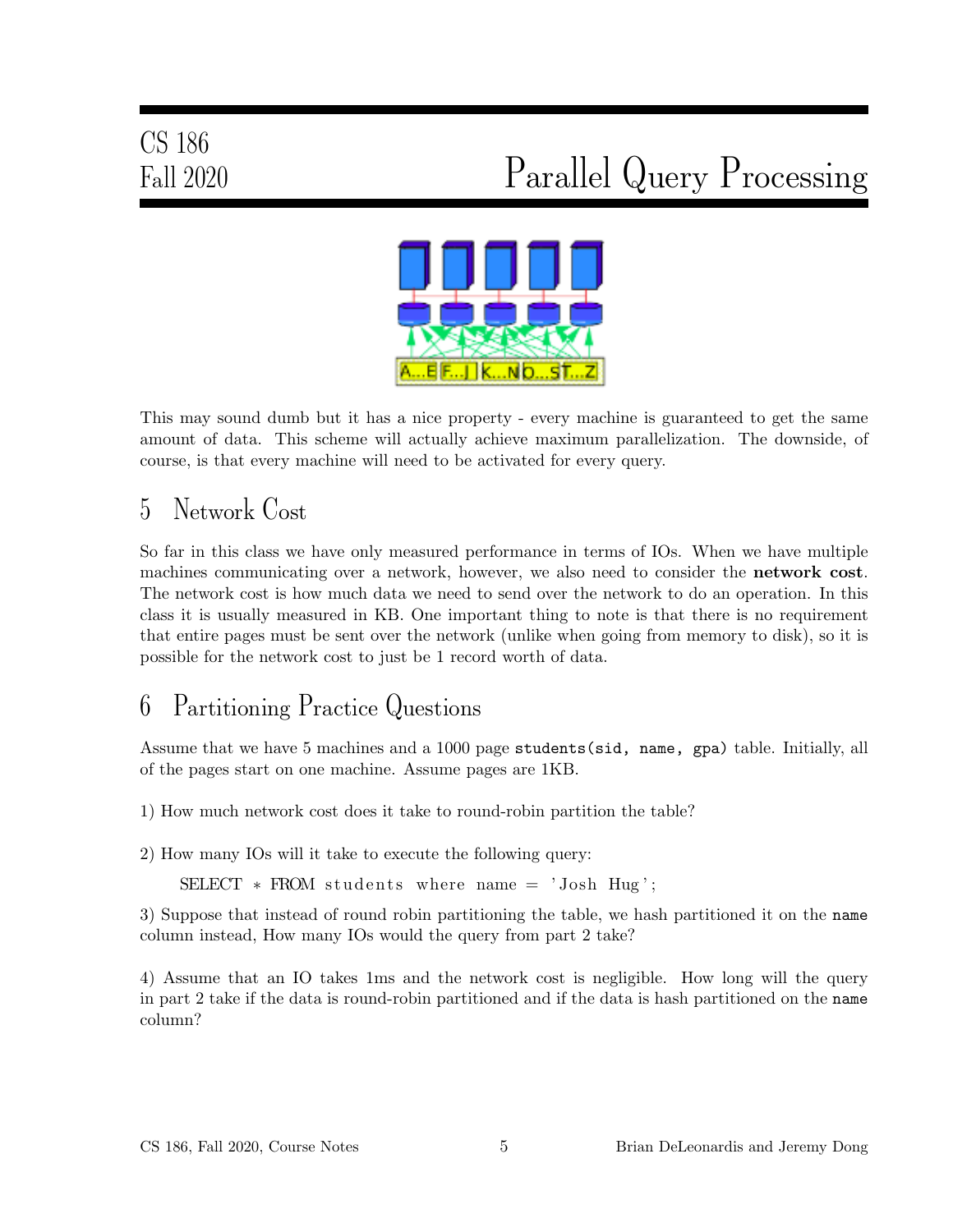#### 7 Partitioning Practice Solutions

1) In round robin partitioning the data is distributed completely evenly. This means that the machine the data starts on will be assigned  $1/5$  of the pages. This means that  $4/5$  of the the pages will need to move to different machines, so the answer is:  $4/5 * 1000 * 1 = 800 \text{ KB}$ .

2) When the data is round robin partitioned we have no idea what machine(s) the records we need will be on. This means we will have to do full scans on all of the machines so we will have to do a total of 1000 IOs.

3) When the data is hash partitioned on the name column, we know exactly what machine to go to for this query (we can calculate the hash value of 'Josh Hug' and find out what machine is assigned that hash value). This means we will only have to a full scan over 1 machine for a total of 200 IOs. Of course, this assumes all records with value 'Josh Hug' can fit on one machine.

4) Under both partitioning schemes it will take 200ms. Each machine will take the same amount of time to do a full scan, and all machines can be run at the same time so for runtime it doesn't matter how many machines we need to query<sup>1</sup>.

#### 8 Parallel Sorting

Let's start speeding up some algorithms we already know by parallelizing them. There are two steps for parallel sorting:

- 1. Range partition the table
- 2. Perform local sort on each machine

We range partition the table because then once each machine sorts its data, the entire table is in sorted order (the data on each machine can be simply concatenated together if needed).

#### 9 Parallel Hashing

Parallel hashing is very similar to parallel sorting. The two steps are:

- 1. Hash partition the table
- 2. Perform local hashing on each machine

<sup>&</sup>lt;sup>1</sup>In reality, there may be some variance in how long each machine takes to complete a scan, and the likelihood of a "straggler" (i.e. slow machine) increases with the number of machines involved in a query, but for simplicity we ignore this detail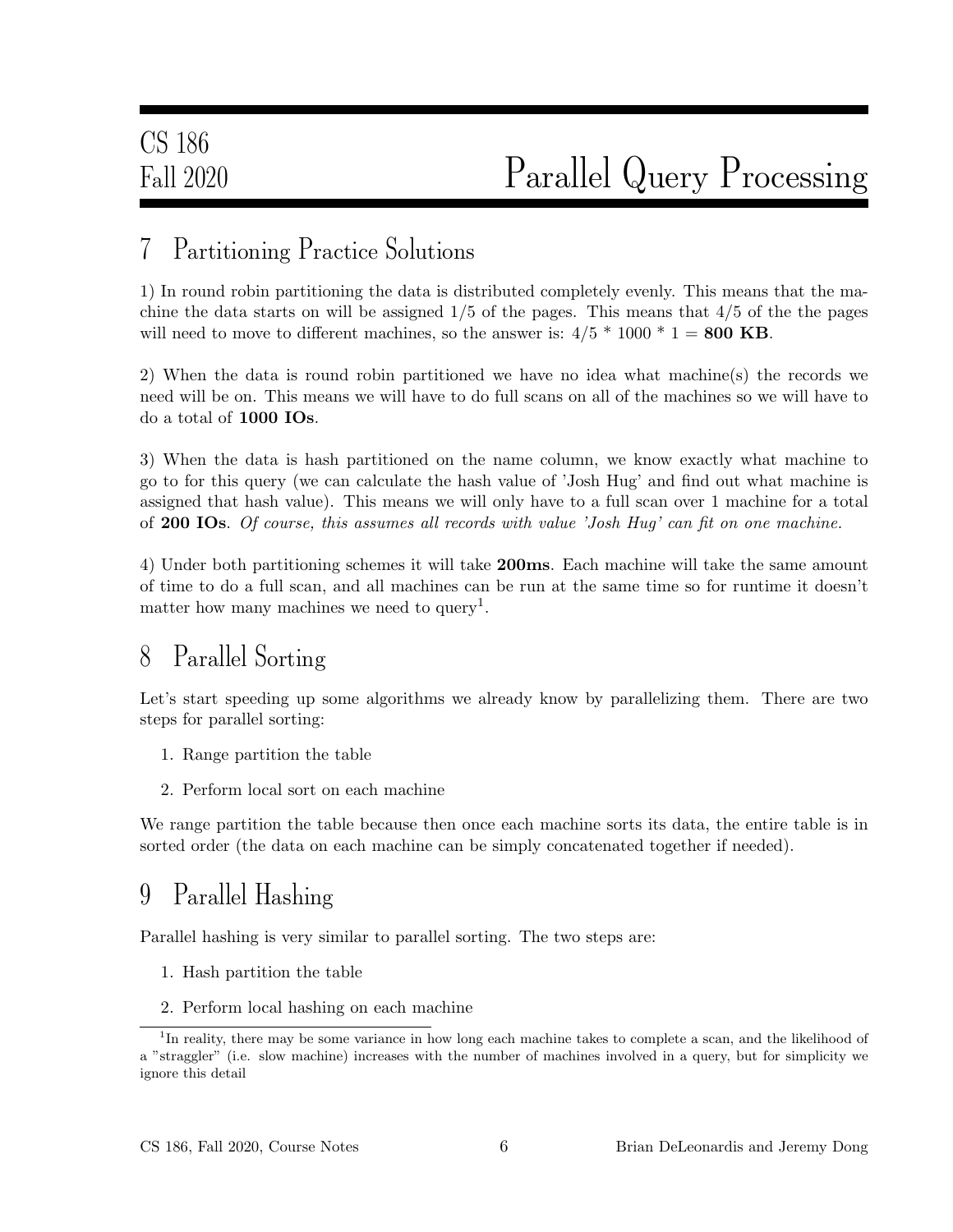Hash partitioning the table guarantees that like values will be assigned to the same machine. It would also be valid to range partition the data (because it has the same guarantee). However, in practice, range partitioning is a little harder (how do you come up with the ranges efficiently?) than hash-partitioning so use hash partitioning when possible.

#### 10 Parallel Sort Merge Join

The two steps for parallel sort merge join are:

- 1. Range partition each table using the same ranges on the join column
- 2. Perform local sort merge join on each machine

We need to use the same ranges to guarantee that all matches appear on the same machine. If we used different ranges for each table, then it's possible that a record from table R will appear on a different machine than a record from table S even if they have the same value for the join column which will prevent these records from ever getting joined.



#### 11 Parallel Grace Hash Join

The two steps for parallel hash join are:

- 1. Hash partition each table using the same hash function on the join column
- 2. Perform local grace hash join on each machine

Similarly to parallel SMJ, we need to use the same hash function for both tables to guarantee that matching records will be partitioned to the same machines.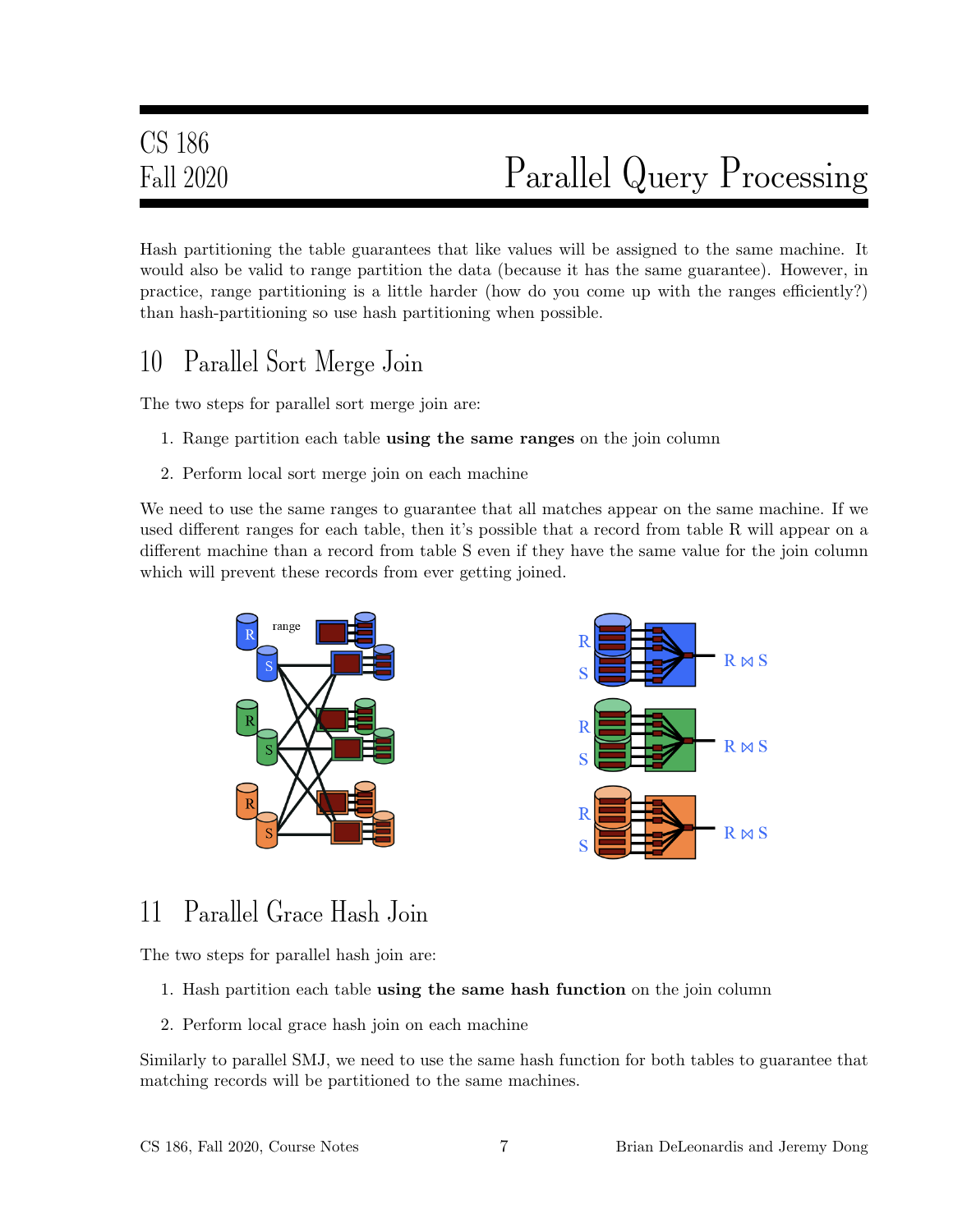# CS 186

# Fall 2020 Parallel Query Processing



#### 12 Broadcast Join

Let's say we want to join a 1,000,000 page table that is currently round robin partitioned with a 100 page table that is currently all stored on one machine. We could do one of the parallel join algorithms discussed above, but to do this we would need to either range partition or hash partition the tables. It will take a ton of network cost to partition the big table.

Instead, we can use a **broadcast join**. A broadcast join will send the entire small relation to every machine, and then each machine will perform a local join. The concatenation of the results from each machine will be the final result of the join. While this algorithm has each machine operate on more data, we make up for this by sending much less data over the network. When we're joining together one really large table and one small table, a broadcast join will normally be the fastest because of its network cost advantages.

#### 13 Symmetric Hash Join

The parallel joins we have discussed so far have been about making the join itself run as fast as possible by distributing the data across multiple machines. The problem with the join algorithms we have discussed so far is that they are **pipeline breakers**. This means that the join cannot produce output until it has processed every record. Why is this a problem? It prevents us from using pipeline parallelism. The operators above cannot work in parallel to the join because the join is taking a lot of time and then producing all of the output at once.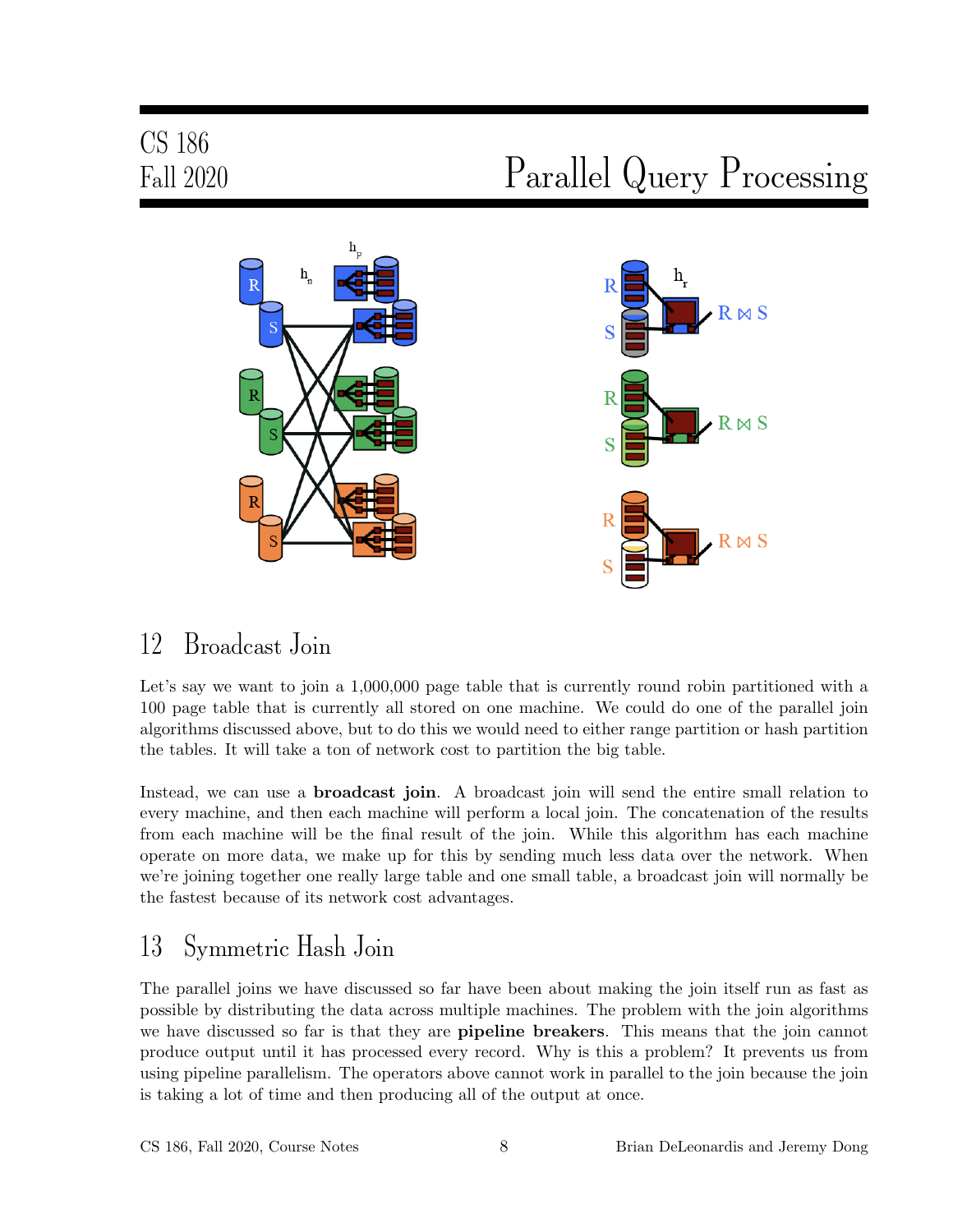Sort Merge Join is a pipeline breaker because sorting is a pipeline breaker. You cannot produce the first row of output in sorting until you have seen all the input (how else would you know if your row is really the smallest?). Hash Join is a pipeline breaker because you cannot probe the hash table of each partition until you know that hash table has all the data in it. If you tried to probe one of the hash tables after processing only half the data, you might get only half of the matches that you should! Let's try to build a hash based join that isn't a pipeline breaker.

**Symmetric Hash Join** is a join algorithm that is pipeline-friendly, we can start producing output as soon as we see our first matches. Here are the steps to symmetric hash join:

- 1. Build two hash tables, one for each table in the join
- 2. When a record from R arrives, probe the hash table for S for all of the matches. When a record from S arrives, probe the hash table for R for all of the matches.
- 3. Whenever a record arrives add it to its corresponding hash table after probing the other hash table for matches.

This works because every output tuple gets generated exactly once - when the second record in the match arrives! But we produce output as soon as we see a match so it's not a pipeline breaker.



#### 14 Hierarchical Aggregation

The final parallel algorithm we'll discuss is called **hierarchical aggregation**. Hierarchical aggregation is how we parallelize aggregation operations (i.e. SUM, COUNT, AVG). Each aggregation is implemented differently, so we'll only discuss two in this section, but the ideas should carry over to the other operations easily.

To parallelize COUNT, each machine individually counts their records. The machines all send their counts to the coordinator machine who will then sum them together to figure out the overall count.